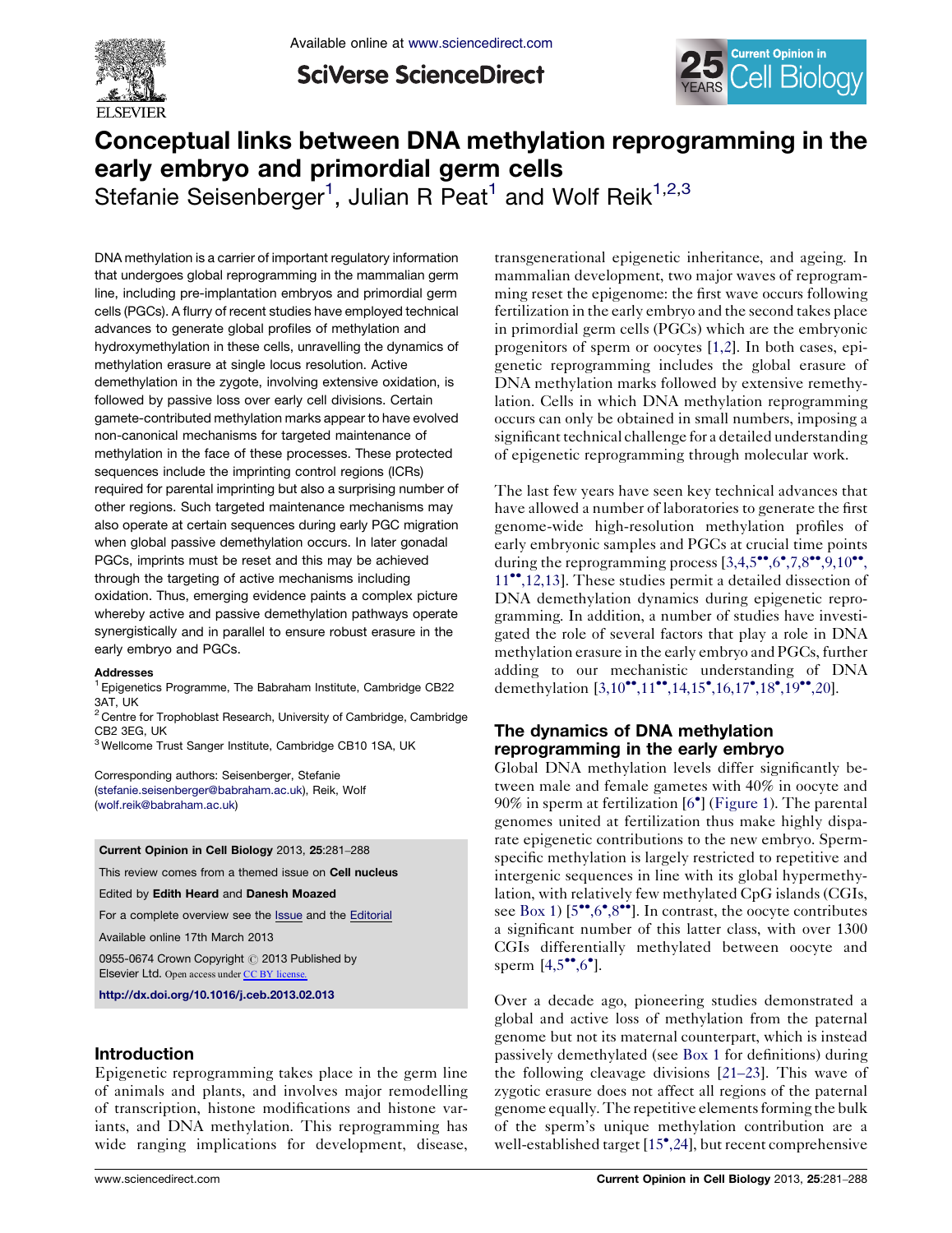

<span id="page-1-0"></span>Figure 1

Methylation heatmap of various genomic regions during embryonic development. Methylation is actively removed from the globally hypermethylated paternal genome after it unites with the hypomethylated oocyte genome at fertilization. Passive loss over early cell divisions lowers methylation levels in the new embryo before a wave of de novo methylation begins around implantation. Another round of global erasure ensues in developing PGCs, with subsequent remethylation occurring from around E14.5 in male cells, and postnatally in oocytes. Imprint control regions (ICRs) arrive in the zygote with gamete-specific methylation that is maintained throughout development until reprogramming between E11.5 and E13.5 in PGCs. The next generation of imprints is laid down concomitant with global remethylation. While the long interspersed element 1 (LINE1) retrotransposons undergo similar methylation reprogramming to the overall genome, intracisternal A particle (IAP) retrotransposons maintain a high level of methylation throughout development.

profiling reveals significant variation in the degree of demethylation across different element classes, and even within their component families [\[8](#page-6-0)\*\*]. These differences may reflect the need to ensure correct transcriptional activation in the early embryo while maintaining repression of potentially dangerous retrotransposition activity. Other regions have a more evident requirement for maintenance of methylation in the face of global erasure — such as the imprinting control regions (ICRs) crucial to parental imprinting, which are protected against both active demethylation in the zygote and the ensuing passive loss [\[6](#page-5-0)<sup>•</sup>[,25](#page-5-0)] (Figure 1).

Methylation profiling of the hypomethylated blastocyst led to the surprising finding that ICRs are not the only regions to resist DNA methylation erasure in the early embryo: the majority of oocyte-specific CGIs along with a subset of sperm-specific CGIs retain higher than pre-dicted methylation [[4,5](#page-5-0)\*°[,6](#page-5-0)<sup>\*</sup>[,8](#page-5-0)<sup>\*</sup>°]. In addition, repetitive elements such as the intracisternal A particles (IAPs) class (the most recent and still potentially active retrotransposons in the rodent genome), which are highly methylated in both sperm and oocyte appear to be almost completely resistant to demethylation in the early embryo  $[6^{\bullet}, 8^{\bullet\bullet}, 24]$  $[6^{\bullet}, 8^{\bullet\bullet}, 24]$  $[6^{\bullet}, 8^{\bullet\bullet}, 24]$ (Figure 1). This is an important insight into the longevity of these methylation marks and demonstrates that gametic methylation is a key driver of methylation fate in the early embryo.

Thereafter, remethylation takes place rapidly in the transition from blastocyst to epiblast reaching around 70% methylation by E6.5 [\[4,8](#page-5-0)<sup>\*\*</sup>[,10](#page-5-0)<sup>\*\*</sup>]. De novo methylation in the epiblast targets promoters of various lineagespecific genes such as those involved in gametogenesis and hematopoietic development [\[4](#page-5-0)]. For regions that must maintain parent-specific methylation, such as ICRs, protection of the unmethylated allele from this wave of de novo methylation is instrumental [\[9](#page-6-0)].

# The dynamics of DNA methylation reprogramming in PGCs

The remethylated epiblast is the birthplace of PGCs, which are thought to inherit the newly established DNA methylation pattern from epiblast cells [[10](#page-6-0)<sup>\*</sup>].

A number of recent studies suggest that DNA methylation erasure in PGCs occurs at two stages during their development: the first one coincides with the migration phase from around E8.5 and the second with the gonadal stage from around E10.5  $[7,10^{\bullet\bullet}, 11^{\bullet\bullet}, 19^{\bullet\bullet}, 26]$  $[7,10^{\bullet\bullet}, 11^{\bullet\bullet}, 19^{\bullet\bullet}, 26]$  $[7,10^{\bullet\bullet}, 11^{\bullet\bullet}, 19^{\bullet\bullet}, 26]$ . DNA methylation erasure during the migration phase is truly global affecting almost all genomic features [[10](#page-6-0)<sup>\*</sup>]. However, a number of regions become demethylated with slower kinetics than the rest of the genome: As in the early embryo this includes not only ICRs but also CGI promoters of germ cell specific and meiosis related genes, and CGIs associated with the inactive X chromosome;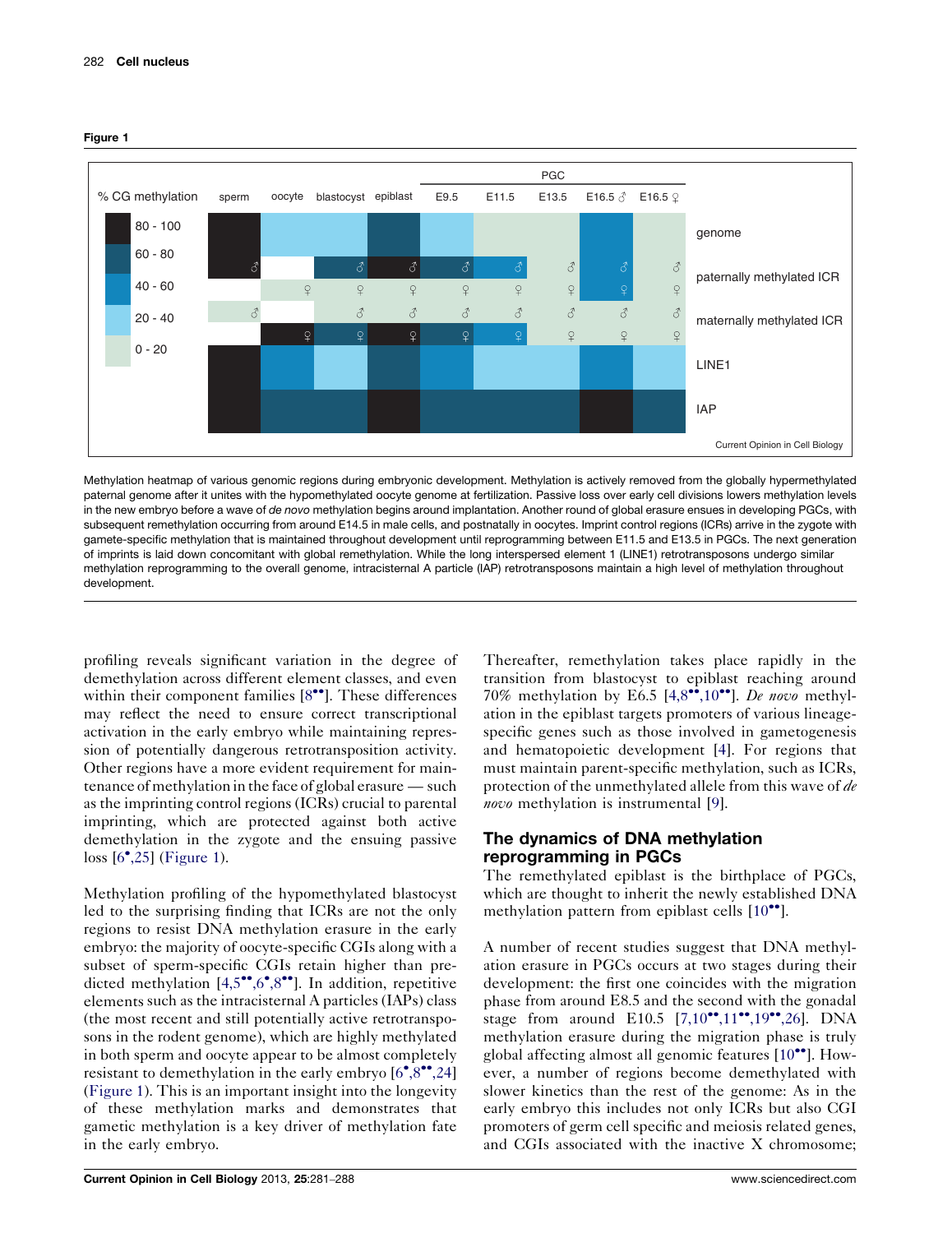<span id="page-2-0"></span>

| <b>Box 1 Glossary</b>                          |                                                                                                                                                                                                                                                                                                                                                                                                                                                                                                                                                                                                                                                                                                                                                     |
|------------------------------------------------|-----------------------------------------------------------------------------------------------------------------------------------------------------------------------------------------------------------------------------------------------------------------------------------------------------------------------------------------------------------------------------------------------------------------------------------------------------------------------------------------------------------------------------------------------------------------------------------------------------------------------------------------------------------------------------------------------------------------------------------------------------|
| 5-Methylcytosine (5mC)                         | Cytosine with a methyl group on the fifth carbon, predominantly found in CpG context in mammalian<br>DNA.                                                                                                                                                                                                                                                                                                                                                                                                                                                                                                                                                                                                                                           |
| Epigenetic reprogramming                       | Resetting of the previously existing epigenetic landscape that includes erasure of DNA methylation<br>marks followed by extensive remethylation. Other epigenetic marks such as histone modifications<br>and histone variants are also reprogrammed.                                                                                                                                                                                                                                                                                                                                                                                                                                                                                                |
| <b>DNA</b> methyltransferases ( <i>Dnmts</i> ) | There are four family members; Dnmt1 is the canonical maintenance methyltransferase, Dnmt3a<br>and Dnmt3b are de novo methyltransferases (but can also be involved in methylation<br>maintenance), and Dnmt3L is a non-catalytic orthologue involved in recruiting Dnmt3a and Dnmt3b<br>to sites of de novo methylation.                                                                                                                                                                                                                                                                                                                                                                                                                            |
| <b>Methylation maintenance</b>                 | At the replication fork, methyl groups on the parental strand are recognized by nuclear protein 95<br>(Np95 or Uhrf1) and copied onto the newly synthesized strand by Dnmt1.                                                                                                                                                                                                                                                                                                                                                                                                                                                                                                                                                                        |
| De novo methylation                            | Addition of methyl groups to previously unmodified cytosine by Dnmt3a or Dnmt3b.                                                                                                                                                                                                                                                                                                                                                                                                                                                                                                                                                                                                                                                                    |
| <b>Passive demethylation</b>                   | Progressive dilution of 5mC or its oxidized derivates by a lack of maintenance at DNA replication.<br>This can be achieved by the exclusion from the nucleus of proteins required for maintenance<br>methylation, such as Dnmt1 and Np95.                                                                                                                                                                                                                                                                                                                                                                                                                                                                                                           |
| <b>Active demethylation</b>                    | Removal of 5mC not based on a diluting effect during DNA replication. This is not to imply that<br>active removal is necessarily independent of DNA replication, as it may require the molecular<br>environment, such as signalling events, that replication invokes. Proposed active mechanisms<br>include oxidation by Tet proteins, and entrance into the BER pathway (see below).                                                                                                                                                                                                                                                                                                                                                               |
| <b>Targeted methylation maintenance</b>        | Methylation maintenance of specific sequences during passive demethylation. In the early embryo,<br>Zinc finger protein 57 (Zfp57) recognizes methylation at ICRs and recruits together with Krüppel<br>associated protein 1 (Kap1 or Trim28) proteins of the Dnmt family to maintain methylation at these<br>sequences.                                                                                                                                                                                                                                                                                                                                                                                                                            |
| Ten-eleven-translocation proteins (Tets)       | A family of three oxidases (Tet1, Tet2 and Tet3) catalyzing the conversion of 5mC to 5-<br>hydroxymethylcytsine (5hmC), 5-formylcytosine (5fC) and 5-carboxylcytosine (5caC).                                                                                                                                                                                                                                                                                                                                                                                                                                                                                                                                                                       |
| <b>Base excision repair (BER)</b>              | The cellular system responsible for resolution of small DNA lesions by the excision of affected bases<br>and replacement with newly synthesized DNA. Components of this pathway can act on derivatives<br>of 5mC to orchestrate active demethylation through its replacement with unmodified cytosine.<br>Notably, thymine-DNA-glycosylase (Tdg) can excise thymine (generated by the deamination of 5mC<br>by Activation induced deaminase [Aid]), 5fC and 5caC (generated by oxidation of 5mC by Tet<br>enzymes - see above), and 5hmU (a possible deamination product of 5hmC) to initiate BER. Thus,<br>oxidation of 5mC can promote entry into the BER pathway but this can also occur independently<br>through the direct deamination of 5mC. |
| Imprinting control region (ICR)                | DNA sequence with differentially methylated alleles, which controls the monoallelic expression of a<br>cluster of genes depending on their parental origin. The methylation marks at ICRs are established<br>in the germ line of the parents in a gender-specific manner.                                                                                                                                                                                                                                                                                                                                                                                                                                                                           |
| CpG island (CGI)                               | CpGs are generally methylated in mammalian genomes and are therefore depleted due to the<br>mutagenic properties of 5mC. However, short regions of DNA (on average 1000 bp) known as CGIs<br>contain elevated CpG density. These are generally sites of transcription initiation; around 70% of<br>annotated gene promoters are associated with a CGI. Promoter CGIs are typically hypomethylated,<br>with important exceptions including regions with parent-specific methylation such as ICRs, and<br>some developmental promoters that are silenced in differentiated cells [51].                                                                                                                                                                |

methylation at these regions is only lost completely in the second demethylation phase from E11.5  $[7,10^{\bullet\bullet},11^{\bullet\bullet},19^{\bullet\bullet}].$  $[7,10^{\bullet\bullet},11^{\bullet\bullet},19^{\bullet\bullet}].$  $[7,10^{\bullet\bullet},11^{\bullet\bullet},19^{\bullet\bullet}].$  $[7,10^{\bullet\bullet},11^{\bullet\bullet},19^{\bullet\bullet}].$  $[7,10^{\bullet\bullet},11^{\bullet\bullet},19^{\bullet\bullet}].$  $[7,10^{\bullet\bullet},11^{\bullet\bullet},19^{\bullet\bullet}].$ This is in line with previous reports describing methylation erasure at ICRs and promoters of germ line specific genes from E11.5 [\[27](#page-6-0)–31]. DNA methylation erasure in PGCs is completed in the gonadal stage and results in a globally hypomethylated state at E13.5 [\[1,2\]](#page-5-0).

Few regions escape DNA methylation erasure in PGCs and these mostly include IAPs. Other repetitive elements such as the long interspersed element 1 (L-INE1) and short interspersed element (SINE) groups are largely reprogrammed; these contrasting dynamics mirror the complex demethylation patterns of retrotranspo-sons in the zygote [\[7,10](#page-6-0)<sup> $\bullet$ </sup>[,24](#page-6-0)]. A number of studies have identified regions that escape methylation erasure in PGCs and there seems to be a positive correlation between likelihood of resistance and proximity to an IAP  $[7,10$ <sup>\*\*</sup>[,11](#page-6-0)<sup>\*\*</sup>]. However there is also a limited number (a couple of hundred) of CGIs not linked to IAPs, which show variable resistance to reprogramming and may thus contribute to transgenerational epigenetic inheritance  $[10^{\bullet\bullet}, 11^{\bullet\bullet}].$  $[10^{\bullet\bullet}, 11^{\bullet\bullet}].$ 

Methylation marks are re-established in male PGCs by E16.5 reaching about 50% global methylation levels while female PGCs maintain the hypomethylated state from E13.5 to E16.5 [\[10](#page-6-0)<sup>\*</sup>] [\(Figure](#page-1-0) 1). De novo methylation in female germ cells takes place in growing oocytes restoring methylation levels to the final methylation levels of about 40% characteristic for oocytes [[5](#page-5-0)"[,6](#page-5-0)"]. This means that further *de novo* methylation has to take place in male PGCs en route to reaching the high methylation levels in sperm and it is unclear at this point if there is exclusively further de novo methylation or if additional DNA demethylation and therefore methylation reprogramming takes place during male germ cell development.

#### Mechanisms for DNA methylation reprogramming Global erasure

DNA methylation can be erased through active or passive mechanisms, or by a combination of the two (see Box 1). The gradual loss of methylation in the early embryo is the result of a passive mechanism owing to the predominant exclusion of Dnmt1 [\[32](#page-6-0)] and Np95 (F Santos, M Oda, W Dean, personal communication) from the nucleus of early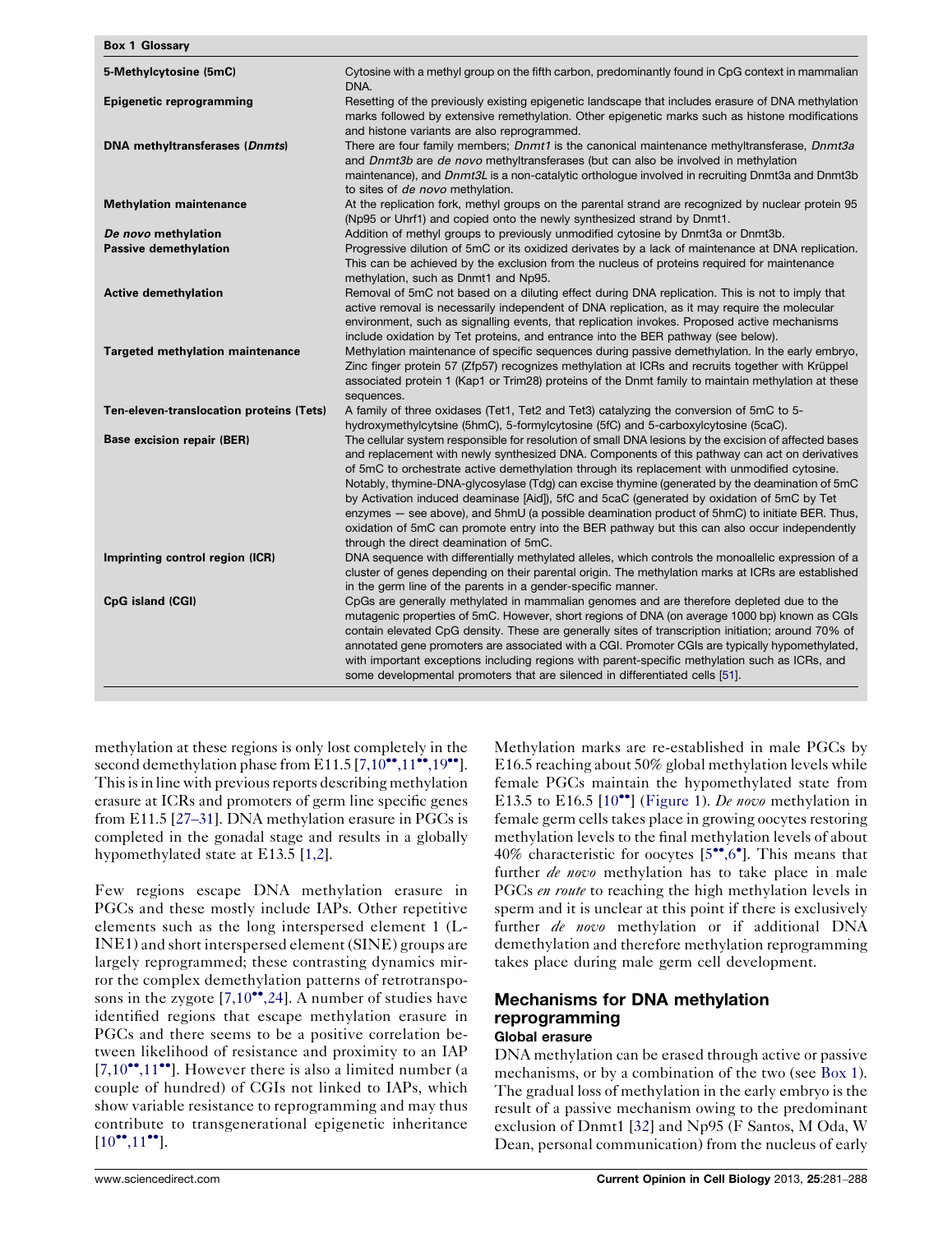embryonic cells. While this accounts for the loss of methylation contributed by the oocyte, active mechanisms also act to remove methylation from the paternal genome in the zygote [as described above]. Both the elongator complex and the base excision repair (BER) pathway (see [Box](#page-2-0) 1) have been implicated in this process [\[14,33\]](#page-6-0), but their precise role has yet to be dissected. Recent work has uncovered that Tet3 plays a crucial role in active erasure by oxidizing 5mC to 5hmC, 5fC and 5caC in the zygote (see [Box](#page-2-0) 1). These oxidized derivatives can then be lost passively over the following cell divisions concomitant with maternal 5mC [[34](#page-6-0)°[,35\]](#page-6-0), or provide a substrate for further enzymatic activity leading to unmodified cytosine — such as entrance into the BER pathway [\[36](#page-6-0)–38]. It is surprising that oxidation should be needed to demethylate the paternal genome given the subsequent passive loss over cleavage divisions. Perhaps certain sequences require early demethylation in the zygote for transcriptional activation; alternatively 5hmC, 5fC and 5caC may constitute epigenetic signals with as yet unknown roles in the early embryo. In either case, the emerging evidence supports a scenario whereby active and passive mechanisms act in concert to achieve global methylation erasure in the early embryo.

Recent evidence suggests that passive demethylation is also the basis for global methylation erasure in PGCs: methylation levels are gradually reduced correlating with the increase in cell numbers,  $Np95$  is transcriptionally downregulated and the remaining protein seems to be excluded from the nucleus, and Dnmt1 seems to be excluded from replication foci [\[7,10](#page-6-0)<sup>\*\*</sup>[,11](#page-6-0)<sup>\*\*</sup>[,19](#page-6-0)<sup>\*\*</sup>]. Furthermore, PGCs of E9.5 show high numbers of hemimethylated CG sites, which arise when DNA methylation maintenance is impaired  $[10^{\bullet\bullet}].$  $[10^{\bullet\bullet}].$  $[10^{\bullet\bullet}].$ 

Active DNA demethylation pathways including Aid and  $Tdg$  (see [Box](#page-2-0) 1, BER entry) have been shown to contribute to methylation erasure in PGCs [[3,16\]](#page-5-0); the BER pathway has also been implicated by the same study that demonstrated its involvement in zygotic demethylation [\[33](#page-6-0)]. In addition, evidence for oxidative removal of 5mC through Tet1 and Tet2 has been provided [\[11](#page-6-0)<sup>oo</sup>[,12\]](#page-6-0), but methylation levels at the potential time points for 5mC conversion are already low [\[10](#page-6-0)<sup>••</sup>] and methylation levels of E13.5 PGCs in *Tet1* mutants are only marginally affected [[18](#page-6-0)<sup>°</sup>]. It may be that global oxidative removal of 5mC occurs earlier than previously anticipated at time points that have so far not been profiled for their methylation levels (E7.5–E8.5) and lack thereof could be compensated for by passive demethylation. However, in vitro PGC derivation from ES cells lacking Tet1 and Tet2 seems to be unaffected, making a role for the Tet proteins in global methylation erasure in PGCs an unlikely proposal [[20\]](#page-6-0). Alternatively, it has been suggested that oxidative removal of 5mC could be a locus-specific phenomenon rather than a global one [[12,20](#page-6-0)]. In such a

scenario, global methylation erasure for the bulk of the genome would occur in early PGCs (E8.5–E10.5) largely by a passive mechanism. Remaining methylation at sequences that demethylate late in PGC development such as ICRs would then be removed from E10.5 by the oxidative activity of the Tet proteins. In line with the latter suggestion, a targeted role for oxidative removal of 5mC at ICRs and promoters of meiosis specific genes has been described in vivo and in vitro  $[11^{\bullet\bullet}, 18^{\bullet}, 20, 39]$  $[11^{\bullet\bullet}, 18^{\bullet}, 20, 39]$ . In addition, antibody staining suggests that lack of Tet1 and Tet2 does not affect global erasure in PGCs [[40\]](#page-7-0); however some progeny of Tet1 and Tet2 double knockout mice show imprinting defects, indicating that the oxidative pathway is required for complete imprint erasure during PGC development [[43\]](#page-7-0). Further molecular evidence is needed to deepen our understanding of the role of the Tet proteins in methylation erasure in PGCs but it seems  $that$  — as in the early embryo — active and passive mechanisms work in parallel to achieve global methylation erasure.

#### Protection against demethylation and targeted maintenance

DNA methylation reprogramming is a genome-wide phenomenon, however, certain regions are protected against demethylation. IAPs make up the sequence class that seems most highly protected against demethylation in the zygote, the early embryo, and in PGCs. The fact that IAPs are consistently protected suggests the presence of a universal mechanism. IAPs fail to attract 5hmC and are highly dependent on Dnmt1 and Np95 for methylation maintenance [[41,42](#page-7-0)] but may also use noncanonical targeting mechanisms for Dnmt1.

In the zygote, the maternal factor Stella (aka  $Dp\beta a$  or  $Pgc7$ ) is essential for the protection of 5mC in the maternal genome as well as at paternally methylated ICRs [[43\]](#page-7-0). Stella exerts its protective effect through the inhibition of Tet3 binding, thereby preventing oxidation of 5mC [\[44](#page-7-0)°]. Imprints are also maintained during the subsequent passive demethylation in the early embryo [\[25](#page-6-0)]. In this case, Zfp57 and Kap1 (or Trim28) have been shown to recruit proteins of the Dnmt family to ICRs and maintain methylation at these sites during passive demethylation [\[45,46\]](#page-7-0).

ICRs and the CGI promoters of gametogenesis-related genes (as well as CGIs on the X-chromosome) are maintained at high methylation levels during passive DNA demethylation in PGCs until around E11.5, at which point these regions undergo full demethylation [[7,10](#page-6-0)<sup>\*</sup>]. The delayed demethylation pattern of these regions until E11.5 is highly reminiscent of that in the early embryo and it has been suggested that Zfp57 may also be involved in methylation maintenance of these regions in PGCs [\[10](#page-6-0)<sup>\*\*</sup>] [\(Figure](#page-4-0) 2). In addition, the protection factor Stella is highly expressed in PGCs but it is unclear whether it plays a role in protecting methylation marks. Additional in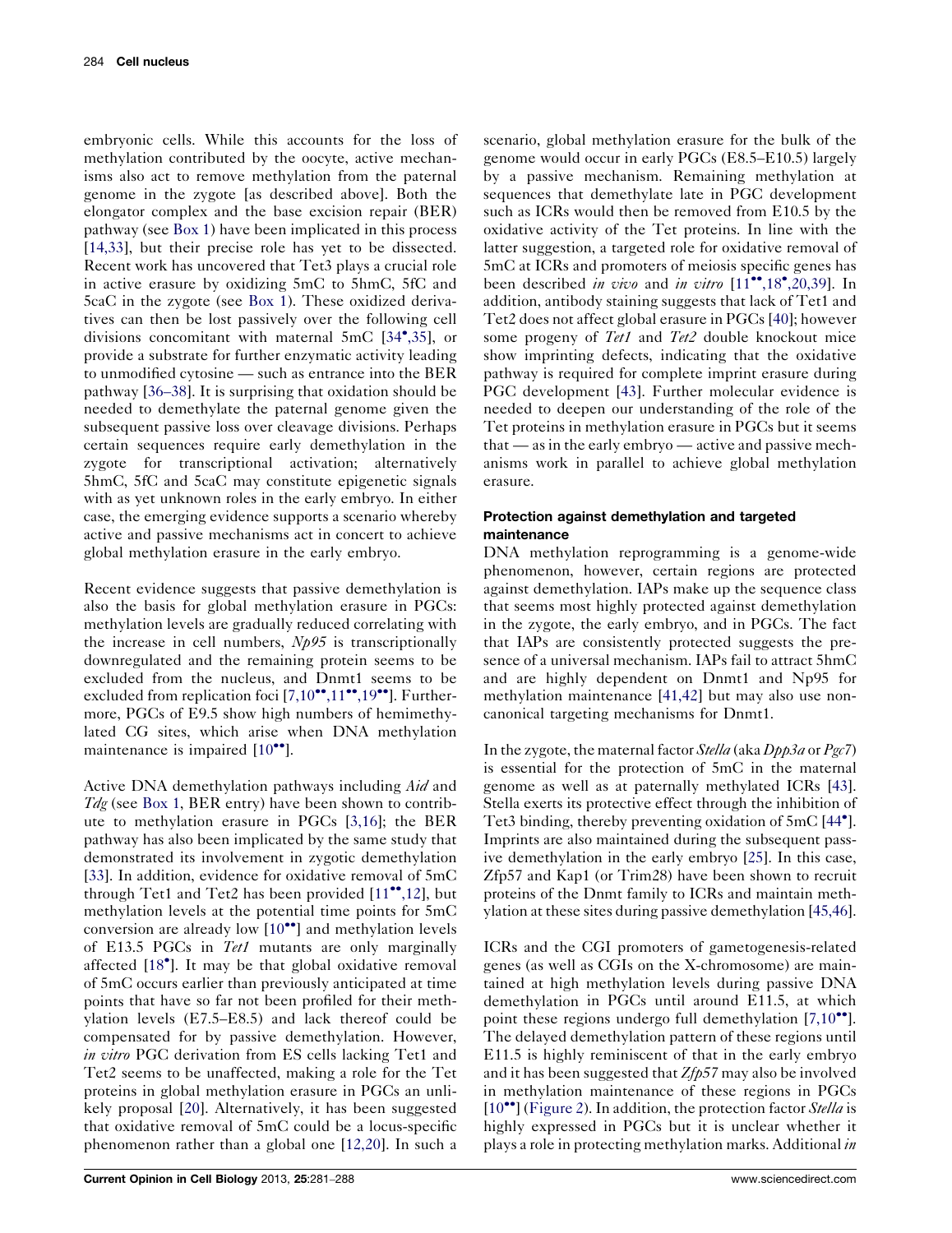

#### <span id="page-4-0"></span>Figure 2

Mechanistic links between DNA methylation reprogramming in the early embryo (left triangle) and in primordial germ cells (right triangle). Passive loss of methylation by exclusion of Dnmt1 and Np95 (see [Box](#page-2-0) 1) from the nucleus is a key feature of reprogramming in both pre-implantation embryos, where it occurs over early cleavage divisions, and in PGCs during the migration phase. In each case, methylation at certain regions such as ICRs (see [Box](#page-2-0) 1) is maintained — in the early embryo this protection is dependent on Zfp57 and Kap1; this machinery may also operate to confer protection in PGCs. Passive demethylation in the early embryo is preceded by a wave of active removal from the paternal genome in the zygote, which involves the elongator complex, the base excision repair pathway, and oxidation by Tet3. Some of these activities may also be targeted to the sequences protected against passive demethylation in PGCs when they must be reprogrammed. A phase of de novo methylation by Dnmt3 proteins (see [Box](#page-2-0) 1) follows erasure in the early embryo and PGCs, the latter case occurring earlier in male than in female cells.

vivo analysis is needed to study the role of these factors in targeted methylation maintenance in PGCs, however it seems that before the gonadal stage of erasure the dynamics of demethylation and maintenance of specific regions share striking similarities with those in the early embryo.

#### Methylation erasure at sequences with targeted maintenance

The recent wealth of molecular data describing DNA methylation reprogramming in the zygote, the early embryo, and in PGCs has put passive demethylation into the spotlight for global methylation erasure. However, certain regions in the genome that carry long-term functional methylation marks such as ICRs and promoters of

germ line specific genes appear to have evolved a noncanonical maintenance mechanism (involving Zfp57 and Kap1 and perhaps others) that is able to operate when the canonical maintenance pathway (involving Np95) is impaired. This means that removal of these methylation marks has to rely on other mechanisms than passive demethylation alone.

ICRs become demethylated in PGCs around E10.5, which is the time point at which ICRs acquire 5hmC [[11](#page-6-0)<sup>••</sup>]. Also, promoters of germ line specific genes have similar demethylation kinetics, also acquire 5hmC, and these genes are misregulated in Tet1 KO PGCs indicating a role for hydroxylation of these specific methylation marks [\[10](#page-6-0)<sup>\*</sup>[,18](#page-6-0)<sup>\*</sup>[,30,31](#page-6-0)]. Perhaps 5hmC is not recognized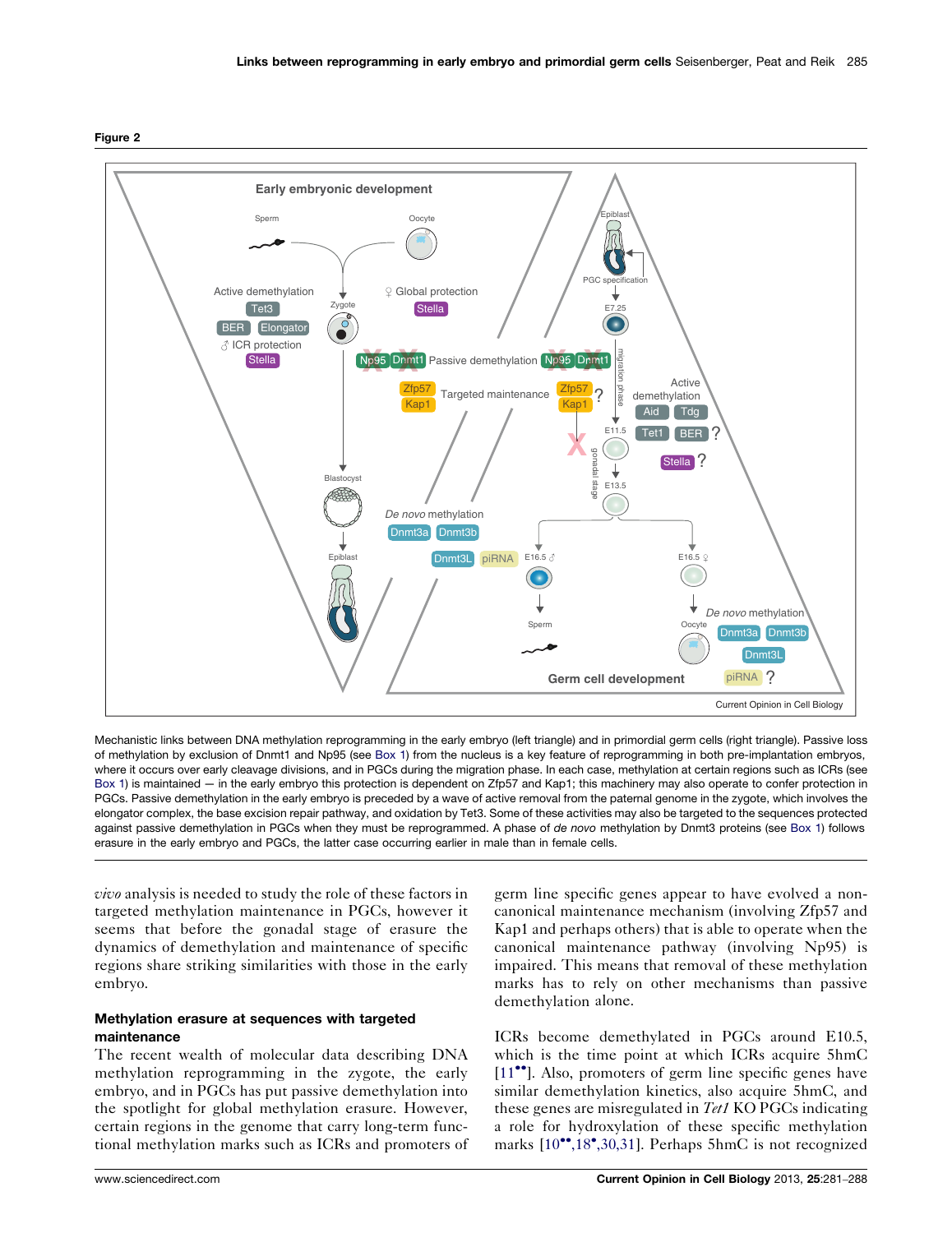<span id="page-5-0"></span>by the non-canonical maintenance mechanism and thus, ICRs and promoters of germ line specific genes become sensitive to passive demethylation upon hydroxymethy-lation from around E10.5 [\[19](#page-6-0)<sup>••</sup>]. Indeed Zfp57 prefers to bind to its target sequence when methylated, but not when hydroxymethylated [\[47](#page-7-0)], providing a potential mechanism for such a switch.

It seems paradoxical that certain methylation marks are maintained in migrating PGCs if they are destined to be erased in gonadal PGCs. It is possible that this paradox is simply a consequence of the non-canonical methylation maintenance mechanism that these regions have evolved, and which seems to be universally in place in early PGCs, ESCs, and cells of the early embryo to ensure robust maintenance even when global methylation erasure occurs. In PGCs, where imprints have to be reset and promoters of germ line specific genes have to be demethylated, this mechanism is then impaired from E10.5 leading to the final demethylation of these sequences in gonadal PGCs.

# **Outlook**

The picture that emerges from the body of recent data is complex; different mechanisms have evolved forthe maintenance of methylation at specific sequences, as well as for its removal. This erasure programme involves both active and passive processes and significant functional redundancy which, while necessary to ensure robust demethylation, complicates mechanistic analysis of individual pathways. It will be important in future work to dissect how the various means for methylation erasure are linked and integrated, and how they are regulated by signalling pathways in the germ line and the early embryo.

Genome-wide epigenetic reprogramming in the germ line is possibly an adaptation which is specific to mammals, since evidence for such a mechanism in other vertebrates, non-vertebrates or seed plants is lacking [\[48](#page-7-0)]. Perhaps the relatively late allocation of the mammalian germ cell lineage (after epigenetic priming has occurred for the embryonic lineages) necessitates extensive reprogramming for the epigenetic ground state of pluripotency, immortality of the germ line, and to avoid transgenerational epigenetic inheritance on a large scale. An essential outcome of reprogramming is the erasure of imprints in PGCs, and in this context it is noteworthy that seed plants have imprinting but this is primarily limited to the endosperm (the plant equivalent of the placenta) and is achieved by demethylation of imprinted loci in this tissue [[49\]](#page-7-0). Hence there is no need in plants for imprint erasure in the germ line, and global methylation erasure is apparently absent in plant germ cells.

Different logic must be applied to describe the evolutionary forces shaping reprogramming in the early embryo, where imprints must instead be maintained. Here, global methylation remodelling may be required for the switch from germ cell programmes to the totipotent state of the new embryo, as well as ensuring any parental epimutations are not perpetuated. Analogous to plants, mammalian genomes may also erase methylation at repetitive elements to allow their expression and therefore detection by the cellular systems, such as piRNAs that sub-sequently orchestrate their long-term repression [[50](#page-7-0)]. Interestingly, while the demethylation of the paternal genome in the zygote may contribute to these effects, its active nature — in contrast with the passive loss over cleavage divisions — may hint at an attempt by the oocyte to remove paternal imprints for maternal benefit, invoking a 'battle of the sexes'scenario. Passive demethylation in the early embryo appears to mirror global erasure in PGCs in form and function, while the removal of methylation at imprinted regions seems to be kinetically and mechanistically distinct. This comparison hints at two discrete 'modes' of methylation reprogramming: one associated with the restoration of developmental potency — occurring in both the early embryo and PGCs — and one required to reset imprints for the next generation, restricted to PGCs.

Key for future work will be to separately address the mechanisms involved in imprint reprogramming and global reprogramming in order to fully understand the biological implications for epigenetic reprogramming in the mammalian germ line.

## References and recommended reading

Papers of particular interest, published within the period of review, have been highlighted as:

- of special interest
- •• of outstanding interest
- Seisenberger S, Peat JR, Hore TA, Santos F, Dean W, Reik W: Reprogramming DNA methylation in the mammalian life cycle: building and breaking epigenetic barriers. Philos Trans R Soc B Biol Sci 2013, 368:20110330.
- 2. Hackett JA, Surani MA: DNA methylation dynamics during the mammalian life cycle. Philos Trans R Soc B Biol Sci 2013, 368:20110328.
- 3. Popp C, Dean W, Feng S, Cokus SJ, Andrews S, Pellegrini M, Jacobsen SE, Reik W: Genome-wide erasure of DNA methylation in mouse primordial germ cells is affected by AID deficiency. Nature 2010, 463:1101-1105.
- 4. Borgel J, Guibert S, Li Y, Chiba H, Schübeler D, Sasaki H, Forné T, Weber M: Targets and dynamics of promoter DNA methylation during early mouse development. Nat Genet 2010, 42:1093-1100.
- 5. Smallwood SA, Tomizawa S-I, Krueger F, Ruf N, Carli N, Segonds-
- --Pichon A, Sato S, Hata K, Andrews SR, Kelsey G: Dynamic CpG island methylation landscape in oocytes and preimplantation embryos. Nat Genet 2011, 43:811-814.

This study uses reduced representation bisulfite sequencing to generate DNA methylation profiles of sperm, oocytes at various developmental stages and blastocyst, identifying gamete-specific methylation that resists global demethylation during pre-implantation development.

6. -Kobayashi H, Sakurai T, Imai M, Takahashi N, Fukuda A, Yayoi O, Sato S, Nakabayashi K, Hata K, Sotomaru Y et al.: Contribution of intragenic DNA methylation in mouse gametic DNA methylomes to establish oocyte-specific heritable marks. PLoS Genet 2012, 8:e1002440.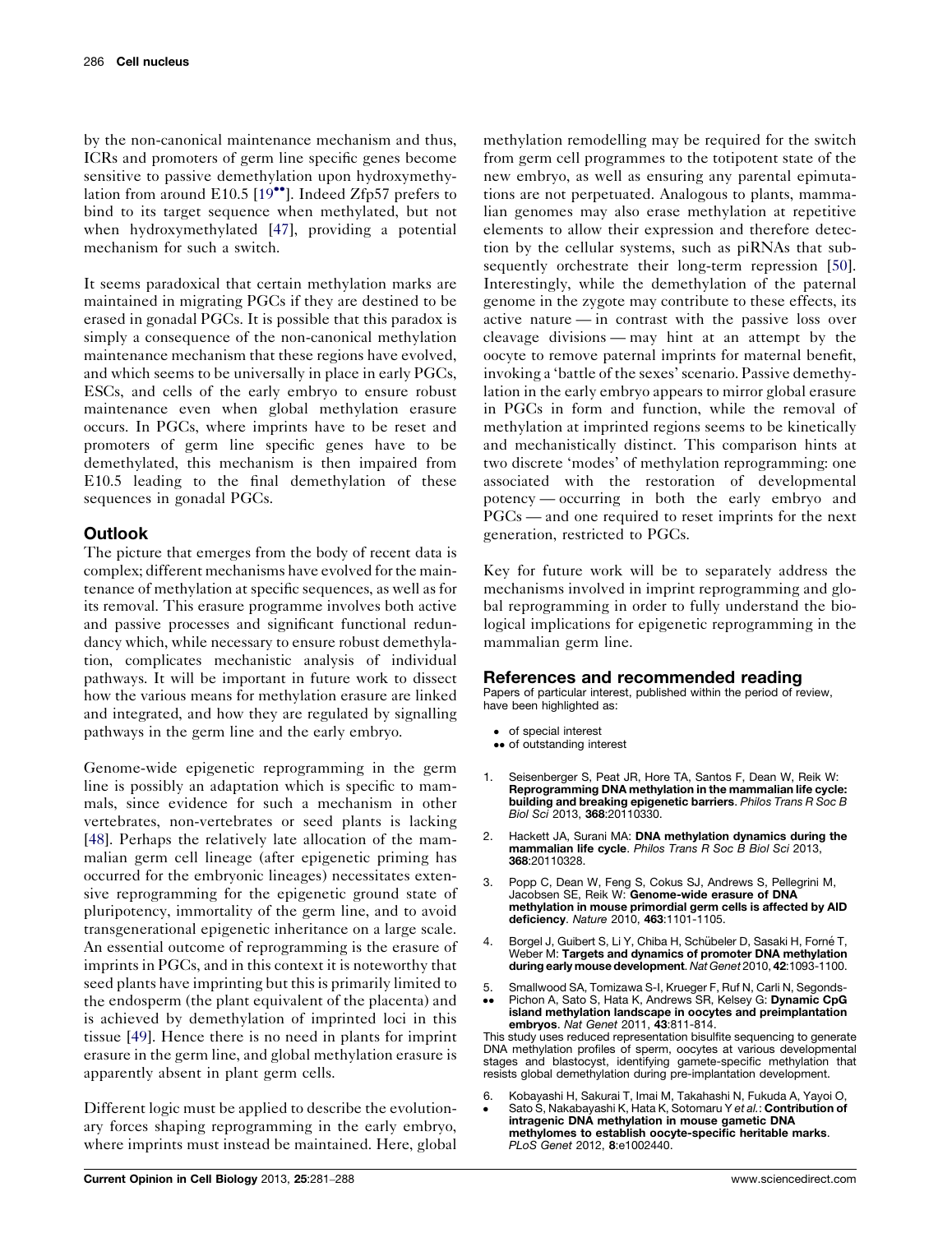<span id="page-6-0"></span>This study uses genome-wide bisulfite sequencing to generate methylation profiles of sperm, oocytes, blastocyst and ES cells, identifying gamete-specific methylation that resists global demethylation during pre-implantation development.

- 7. Guibert S, Forné T, Weber M: Global profiling of DNA methylation erasure in mouse primordial germ cells. Genome Res 2012, 22:633-641.
- 8.  $\bullet$ Smith ZD, Chan MM, Mikkelsen TS, Gu H, Gnirke A, Regev A, Meissner A: A unique regulatory phase of DNA methylation in the early mammalian embryo. Nature 2012, 484:339-344.

This study uses reduced representation bisulfite sequencing to offer a detailed description of the changes in methylation profiles from germ cells and the zygote through to the epiblast.

- 9. Proudhon C, Duffié R, Ajjan S, Cowley M, Iranzo J, Carbajosa G, Saadeh H, Holland ML, Oakey RJ, Rakyan VK e*t al.*: **Protection**<br>a**gainst de novo methylation is instrumental in maintaining** parent-of-origin methylation inherited from the gametes. Mol Cell 2012, 47:909-920.
- 10. Seisenberger S, Andrews S, Krueger F, Arand J, Walter J,
- $\bullet$ -Santos F, Popp C, Thienpont B, Dean W, Reik W: The dynamics of genome-wide DNA methylation reprogramming in mouse primordial germ cells. Mol Cell 2012, 48:849-862.

This study describes the genome wide changes in methylation patterns during PGC formation and shows evidence for passive demethylation in PGCs.

- 11. Hackett JA, Sengupta R, Zylicz JJ, Murakami K, Lee C, Down TA,
- $\bullet$ -Surani MA: Germline DNA demethylation dynamics and imprint erasure through 5-hydroxymethylcytosine. Science 2013, 339:448-452.

This study describes evidence for oxidative removal of 5mC by proteins of the Tet family in PGC reprogramming.

- 12. Yamaguchi S, Hong K, Liu R, Inoue A, Shen L, Zhang K, Zhang Y: Dynamics of 5-methylcytosine and 5-hydroxymethylcytosine during germ cell reprogramming. Cell Res 2013 [http://](http://dx.doi.org/10.1038/cr.2013.22) [dx.doi.org/10.1038/cr.2013.22.](http://dx.doi.org/10.1038/cr.2013.22)
- 13. Kobayashi H, Sakurai T, Miura F, Imai M, Mochiduki K, Yanagisawa E, Sakashita A, Wakai T, Suzuki Y, Ito T et al.: Highresolution DNA methylome analysis of primordial germ cells identifies gender-specific reprogramming in mice. Genome Res 2013 [http://dx.doi.org/10.1101/gr.148023.112.](http://dx.doi.org/10.1101/gr.148023.112)
- 14. Okada Y, Yamagata K, Hong K, Wakayama T, Zhang Y: A role for the elongator complex in zygotic paternal genome demethylation. Nature 2010, 463:554-558.

15. Wossidlo M, Nakamura T, Lepikhov K, Marques CJ,

 $\bullet$ Zakhartchenko V, Boiani M, Arand J, Nakano T, Reik W,<br>Walter JOR: **5-Hydroxymethylcytosine in the mammalian** zygote is linked with epigenetic reprogramming. Nat Commun 2011, 2:241-248.

This study identifies a role for Tet3 in the oxidative removal of 5mC in the paternal pronucleus in the zygote, and a role for Stella in the protection of the maternal genome.

- 16. Cortellino S, Xu J, Sannai M, Moore R, Caretti E, Cigliano A, Le<br>Coz M, Devarajan K, Wessels A, Soprano D et al.: **Thymine DNA** glycosylase is essential for active DNA demethylation by linked deamination-base excision repair. Cell 2011, 146:67-79.
- 17. 17. Gu T-P, Guo F, Yang H, Wu H-P, Xu G-F, Liu W, Xie Z-G, Shi L,<br>● He X, Jin S-G *et al.*: **The role of Tet3 DNA dioxygenase in**
- epigenetic reprogramming by oocytes. Nature 2011, 477:606-610.

Using genetic deletion, the authors demonstrate that oxidation by Tet3 plays a major part in the demethylation of the paternal genome in the zygote and that this is required for normal embryonic development.

18.  $\bullet$ Yamaguchi S, Hong K, Liu R, Shen L, Inoue A, Diep D, Zhang K,<br>Zhang Y: **Tet1 controls meiosis by regulating meiotic gene** expression. Nature 2012, 492:443-447.

Using a loss of function approach, this study identifies Tet1 as an important regulator in the activation of the meiosis transcriptional network during female germ cell development.

- 19. Kagiwada S, Kurimoto K, Hirota T, Yamaji M, Saitou M:
- $\bullet$ -Replication-coupled passive DNA demethylation for the erasure of genome imprints in mice. EMBO J 2013, 32:340-353.

This study demonstrates that passive loss plays a major role in methylation erasure in PGCs.

- 20. Vincent JJ, Huang Y, Chen P-Y, Feng S, Calvopiña JH, Nee K,<br>Lee SA, Le T, Yoon AJ, Faull K et *al*.: **Stage-Specific Roles for** Tet1 and Tet2 in DNA Demethylation in Primordial Germ Cells. Cell Stem Cell 2013 <http://dx.doi.org/10.1016/j.stem.2013.01.016>.
- 21. Oswald J, Engemann S, Lane N, Mayer W, Olek A, Fundele R, Dean W, Reik W, Walter J: Active demethylation of the paternal genome in the mouse zygote. Curr Biol 2000, 10:475-478.
- 22. Mayer W, Niveleau A, Walter J, Fundele R, Haaf T: Demethylation of the zygotic paternal genome. Nature 2000, 403:501-502.
- 23. Santos F, Hendrich B, Reik W, Dean W: Dynamic reprogramming of DNA methylation in the early mouse embryo. Dev Biol 2002, 241:172-182.
- 24. Lane N, Dean W, Erhardt S, Hajkova P, Surani A, Walter J, Reik W: Resistance of IAPs to methylation reprogramming may provide a mechanism for epigenetic inheritance in the mouse. Genesis 2003, 35:88-93.
- 25. Tomizawa SI, Kobayashi H, Watanabe T, Andrews S, Hata K, Kelsey G, Sasaki H: Dynamic stage-specific changes in imprinted differentially methylated regions during early mammalian development and prevalence of non-CpG methylation in oocytes. Development 2011, 138:811-820.
- 26. Seki Y, Hayashi K, Itoh K, Mizugaki M, Saitou M, Matsui Y: Extensive and orderly reprogramming of genome-wide chromatin modifications associated with specification and early development of germ cells in mice. Dev Biol 2005, 278:440-458.
- 27. Hajkova P, Erhardt S, Lane N, Haaf T, El-Maarri O, Reik W, Walter J, Surani MA: Epigenetic reprogramming in mouse primordial germ cells. Mech Dev 2002, 117:15-23.
- Yamazaki Y, Low EW, Marikawa Y, Iwahashi K, Bartolomei MS, McCarrey JR, Yanagimachi R: Adult mice cloned from migrating primordial germ cells. Proc Natl Acad Sci U S A 2005, 102:11361-11366.
- 29. Lee J, Inoue K, Ono R, Ogonuki N, Kohda T, Kaneko-Ishino T, Ogura A, Ishino F: Erasing genomic imprinting memory in mouse clone embryos produced from day 11.5 primordial germ cells. Development 2002, 129:1807-1817.
- 30. Maatouk DM, Kellam LD, Mann MRW, Lei H, Li E, Bartolomei MS, Resnick JL: DNA methylation is a primary mechanism for silencing postmigratory primordial germ cell genes in both germ cell and somatic cell lineages. Development 2006,<br>133:3411-3418.
- 31. Hackett JA, Reddington JP, Nestor CE, Dunican DS, Branco MR, Reichmann J, Reik W, Surani MA, Adams IR, Meehan RR: Promoter DNA methylation couples genome-defence mechanisms to epigenetic reprogramming in the mouse germline. Development 2012, 139:3623-3632.
- 32. Howell CY, Bestor TH, Ding F, Latham KE, Mertineit C, Trasler JM, Chaillet JR: Genomic imprinting disrupted by a maternal effect mutation in the Dnmt1 gene. Cell 2001, 104:829-838.
- 33. Hajkova P, Jeffries SJ, Lee C, Miller N, Jackson SP, Surani MA: Genome-wide reprogramming in the mouse germ line entails the base excision repair pathway. Science 2010, 329:78-82.
- 34. -Inoue A, Zhang Y: Replication-dependent loss of 5 hydroxymethylcytosine in mouse preimplantation embryos. Science 2011, 334:194.

Using high-resolution immunofluorescence microscopy, this study shows that 5hmC in the paternal genome of the zygote is lost passively over the following cleavage divisions.

- 35. Inoue A, Shen L, Dai Q, He C, Zhang Y: Generation and replication-dependent dilution of 5fC and 5caC during mouse preimplantation development. Cell Res 2011, 21:1670-1676.
- 36. He Y-F, Li B-Z, Li Z, Liu P, Wang Y, Tang Q, Ding J, Jia Y, Chen Z, Li L et al.: Tet-mediated formation of 5-carboxylcytosine and its excision by TDG in mammalian DNA. Science 2011, 333:1303-1307.